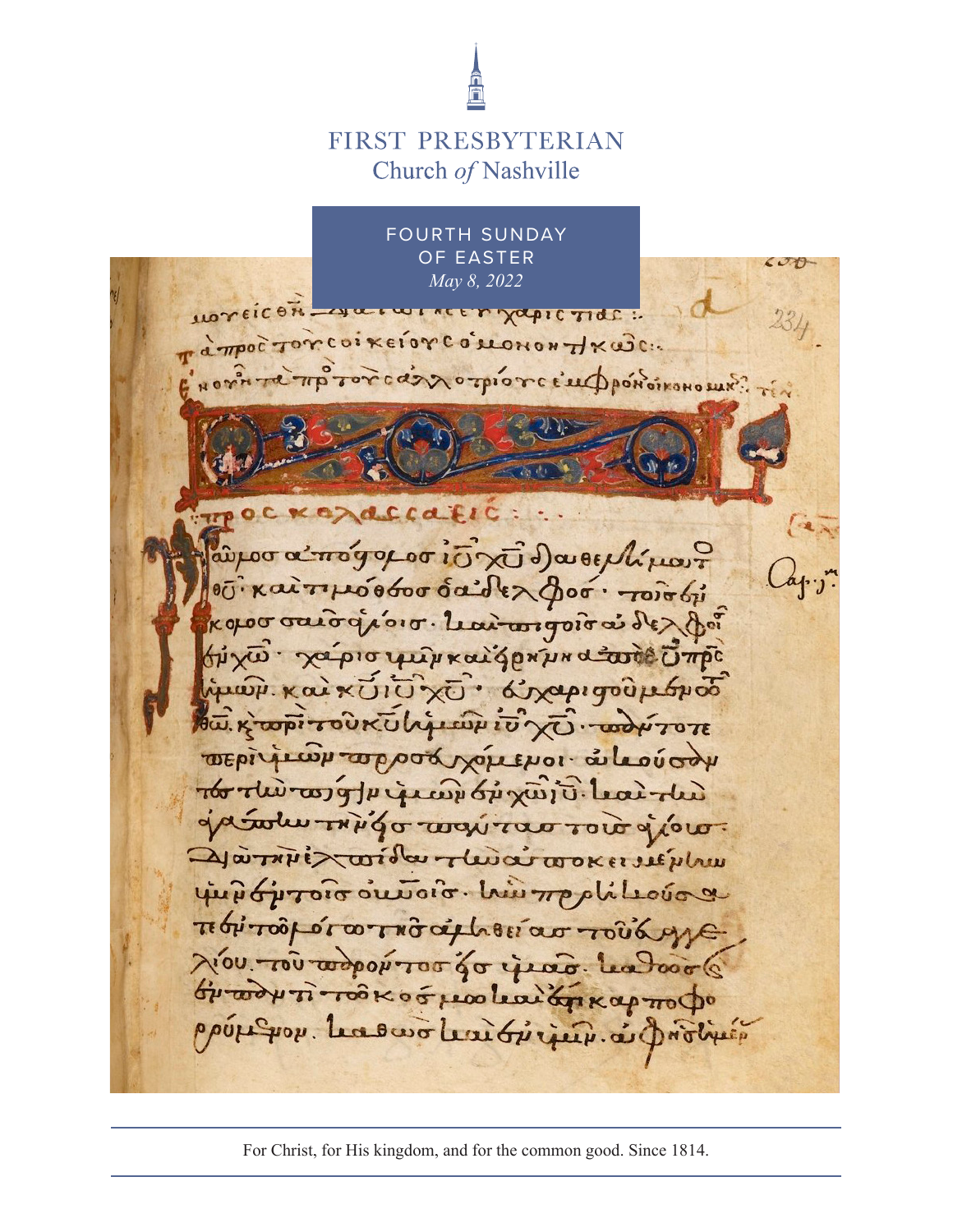# WORDS OF PREPARATION

*The message of the resurrection is that this world matters! That the injustices and pains of this present world must not be addressed with the news that healing, justice, and love have won...If Easter means Jesus Christ is only raised in a spiritual sense—then it is only about me, and finding a new dimension in my personal spiritual life. But if Jesus Christ is truly risen from the dead, Christianity becomes good news for the whole world—news which warms our hearts precisely because it isn't just about warming hearts.*

—N.T. Wright

# ORDER OF WORSHIP

†VOLUNTARY *Choral Partita on Praise to the Lord*

WELCOME

INTROIT *Tell Out My Soul the Greatness of the Lord* (8:30)

**WOODLANDS** 

Joseph Ahrens

Tell out, my soul, the greatness of the Lord: unnumbered blessings give my spirit voice; tender to me the promise of his word; in God my Savior shall my heart rejoice.

> FPC Children's Choir (11:00) *I Will Give My Heart to the Lord* | Mark Patterson

I will give my heart to the Lord. Every day I'll learn to love him. I will give my heart to the Lord. I will give my song to the Lord. Every day I'll learn to praise him. I will give my song to the Lord. I will give my life to the Lord. Every day I'll learn to serve him. I will give my life to the Lord. I will give him my heart, I will give him my song, I will give my life to the Lord.

\*CALL TO WORSHIP Rev. Joshua Rodriguez (8:30) Rev. Adam DeVries (11:00)

Pastor: The grace of the Lord Jesus Christ be with you all.

- **All: And also with you!**
- Pastor: God of grace, whom saints and angels delight to worship in heaven, even as we gather before your face, may your will be done on earth as it is in heaven.
- **All: By the power of your Spirit, help us to lift up our hearts in praise, to receive your lavish gifts stored up for us in Christ, and to live as your faithful children and witnesses, through Jesus Christ, our Lord. Amen.**

\*†OPENING HYMN 645 *Sing Praise to God Who Reigns Above*  Mit Freuden Zart

\*PRAYER OF ADORATION Scott Dalton (8:30)

Katherine Cahill (11:00)

FIRST LESSON | Deuteronomy 30:1–3 (page 145)

<sup>1</sup> "And when all these things come upon you, the blessing and the curse, which I have set before you, and you call them to mind among all the nations where the LORD your God has driven you, <sup>2</sup> and return to the LORD your God, you and your children, and obey his voice in all that I command you today, with all your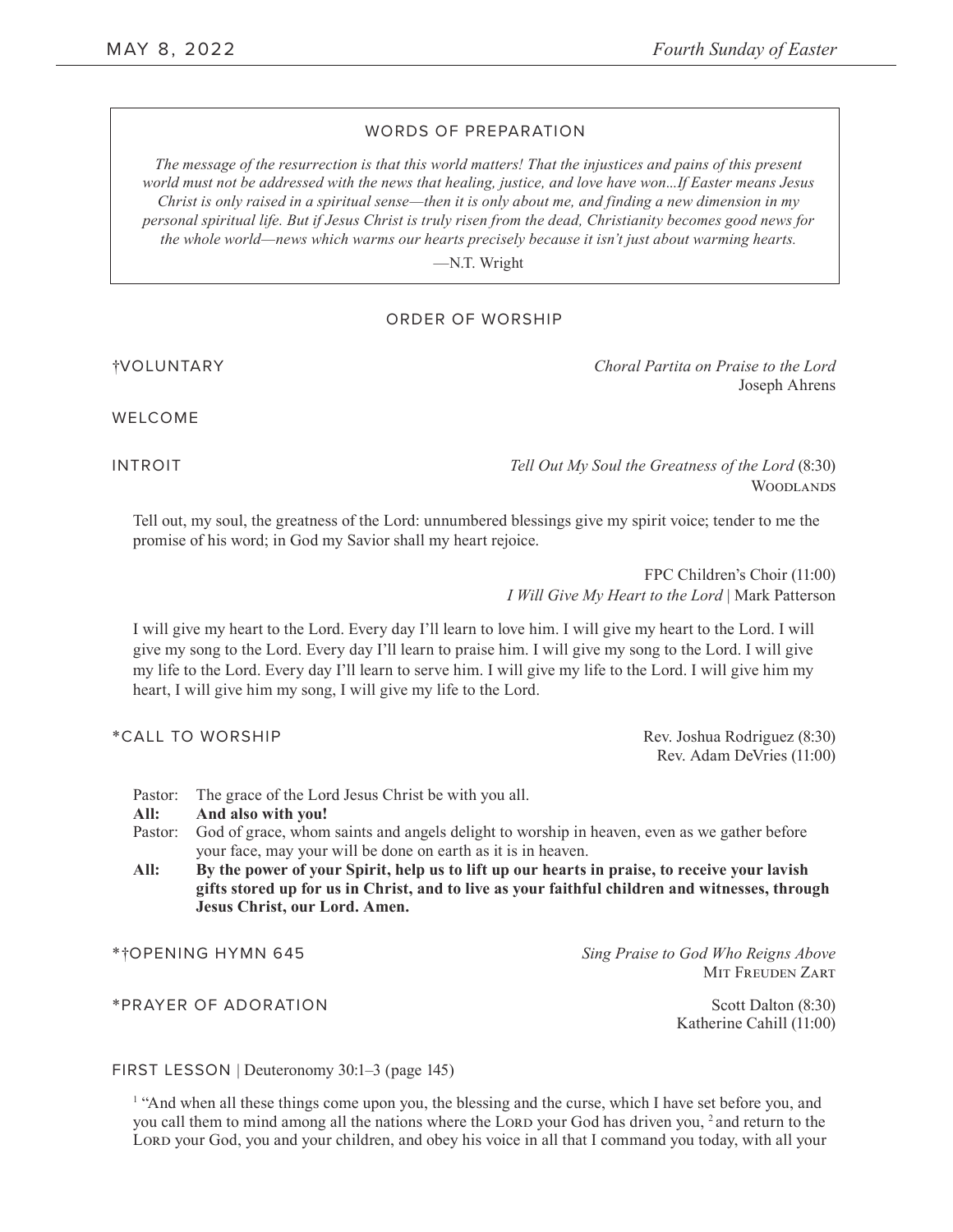heart and with all your soul, <sup>3</sup> then the LORD your God will restore your fortunes and have mercy on you, and he will gather you again from all the peoples where the LORD your God has scattered you."

Leader: The Word of the Lord. **All: Thanks be to God.**

CALL TO CONFESSION DR. Sandra Randleman (8:30)

Dr. Stuart Gordon (11:00)

PRAYER OF CONFESSION | adapted from Heidelberg Catechism Q&A 94, 95

**Almighty and loving God, we confess that we put our trust in other gods. We honor these gods alongside of you and in place of you. By the Holy Spirit's power, help us to know you, the only true God, as you have revealed yourself in your Word, to trust in you alone, to look to you for every good thing, humbly and patiently, and to love, fear, and honor you with all our hearts. In Jesus' name, Amen.** 

*A moment for silent confession.*

ASSURANCE OF PARDON

\*RESPONSE OF GRATITUDE *To God Be the Glory* 

**To God be the glory; great things he has done! So loved he the world that he gave us his Son, who yielded his life an atonement for sin, and opened the life-gate that all may go in.** 

*Refrain:* 

**Praise the Lord, praise the Lord; let the earth hear his voice! Praise the Lord, praise the Lord; let the people rejoice! O come to the Father through Jesus the Son, and give him the glory: great things he has done!** 

**Great things he has taught us; great things he has done, and great our rejoicing through Jesus the Son; but purer and higher and greater will be our wonder, our transport, when Jesus we see.** *Refrain*

#### \*AFFIRMATION OF FAITH | Apostles' Creed

**I believe in God the Father Almighty, Maker of heaven and earth; and in Jesus Christ his only Son our Lord; who was conceived by the Holy Ghost, born of the Virgin Mary, suffered under Pontius Pilate, was crucified, dead, and buried; he descended into hell; the third day he rose again from the dead; he ascended into heaven, and sitteth on the right hand of God the Father Almighty; from thence he shall come to judge the quick and the dead. I believe in the Holy Ghost; the holy catholic church; the communion of saints; the forgiveness of sins; the resurrection of the body; and the life everlasting. Amen.** 

*Whether you are a longtime member or a guest, please mark your presence by signing the friendship pad and greet those seated near you as you pass it along.*

# ‡BLESSING OF THE YOUNG DISCIPLES

*During the 8:30 and 11:00 services, children who are age 4, 5, or 6 (not in 1st grade) are invited to join Young Children & Worship.*

To God Be the Glory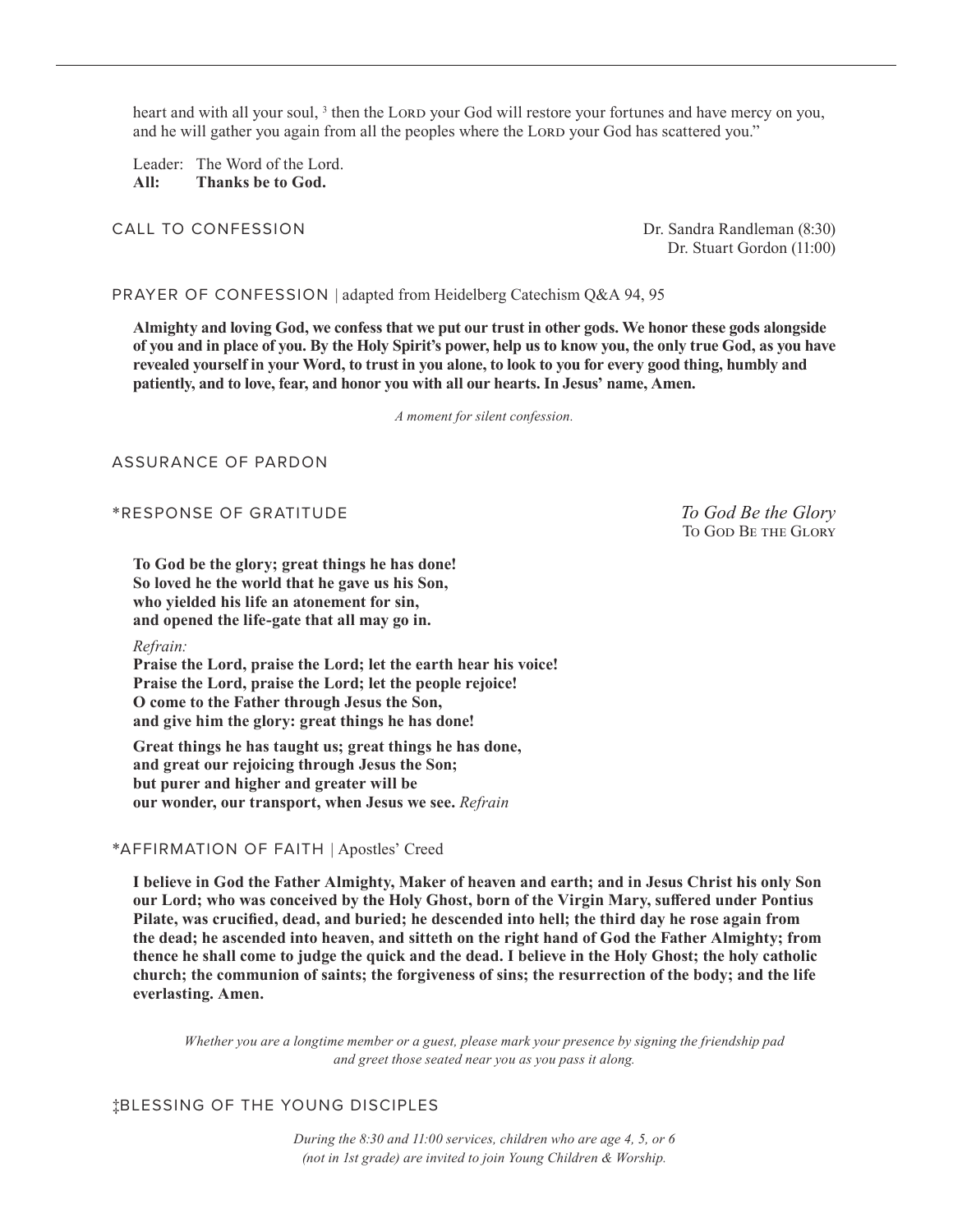# SACRAMENT OF BAPTISM (11:00)

#### PRESENTATION

Walter Hayden Wilson is presenting himself for baptism. Ron Pasquale, Assisting Elder.

BAPTISMAL QUESTIONS

\*PRAYER OF THANKSGIVING

THE BAPTISM

HYMN OF PREPARATION *Speak, O Lord* 

Keith Getty and Stuart Townend

**Speak, O Lord, as we come to you to receive the food of your holy word. Take your truth, plant it deep in us; shape and fashion us in your likeness, that the light of Christ might be seen today in our acts of love and our deeds of faith. Speak, O Lord, and fulfill in us all your purposes, for your glory.** 

**Teach us Lord full obedience, holy reverence, true humility. Test our thoughts and our attitudes in the radiance of your purity. Cause our faith to rise, cause our eyes to see your majestic love and authority. Words of pow'r that can never fail; let their truth prevail over unbelief.** 

**Speak, O Lord, and renew our minds; help us grasp the heights of your plans for us. Truths unchanged from the dawn of time, that will echo down through eternity. And by grace we'll stand on your promises; and by faith we'll walk as you walk with us. Speak, O Lord, till your church is built and the earth is filled with your glory.** 

## PRAYER FOR ILLUMINATION

SCRIPTURE READING | Colossians 1:1–2 (page 983)

<sup>1</sup> Paul, an apostle of Christ Jesus by the will of God, and Timothy our brother, <sup>2</sup> To the saints and faithful brothers in Christ at Colossae: Grace to you and peace from God our Father.

Pastor: The Word of the Lord. **All: Thanks be to God.** 

#### **SERMON By God's Will Dr.** Ryan Moore

*Paul, an apostle of Christ Jesus by the will of God...* —Colossians 1:1a

OFFERTORY *Thou, O God, Art Praised in Sion*  Malcolm C. Boyle

Thou, O God, art praised in Sion, and unto thee shall the vow be performed in Jerusalem. Thou that hearest the prayer, unto thee shall all flesh come. Blessed is the man whom thou choosest and receivest unto thee. He shall dwell in thy courts and shall be satisfied with the pleasures of thy house, e'en of thy holy temple. Thou wilt keep him in perfect peace whose mind is stay'd on thee. Thou wilt keep him in perfect peace because he trusteth in thee. Trust ye in the Lord for ever, for in the Lord, the Lord Jehovah is everlasting strength. Thou wilt keep him in perfect peace whose mind is stay'd on thee, because he trusteth in thee, Let the people praise thee, O God, yea, let all the people praise, thee. Then shall the earth bring forth her increase: and God, shall give us his blessing.

> *As you reflect on the Lord's goodness, you can make an offering by dropping your gift in the offering plate, texting "GIVE" to 707-475-3005, or donating online at fpcnashville.org.*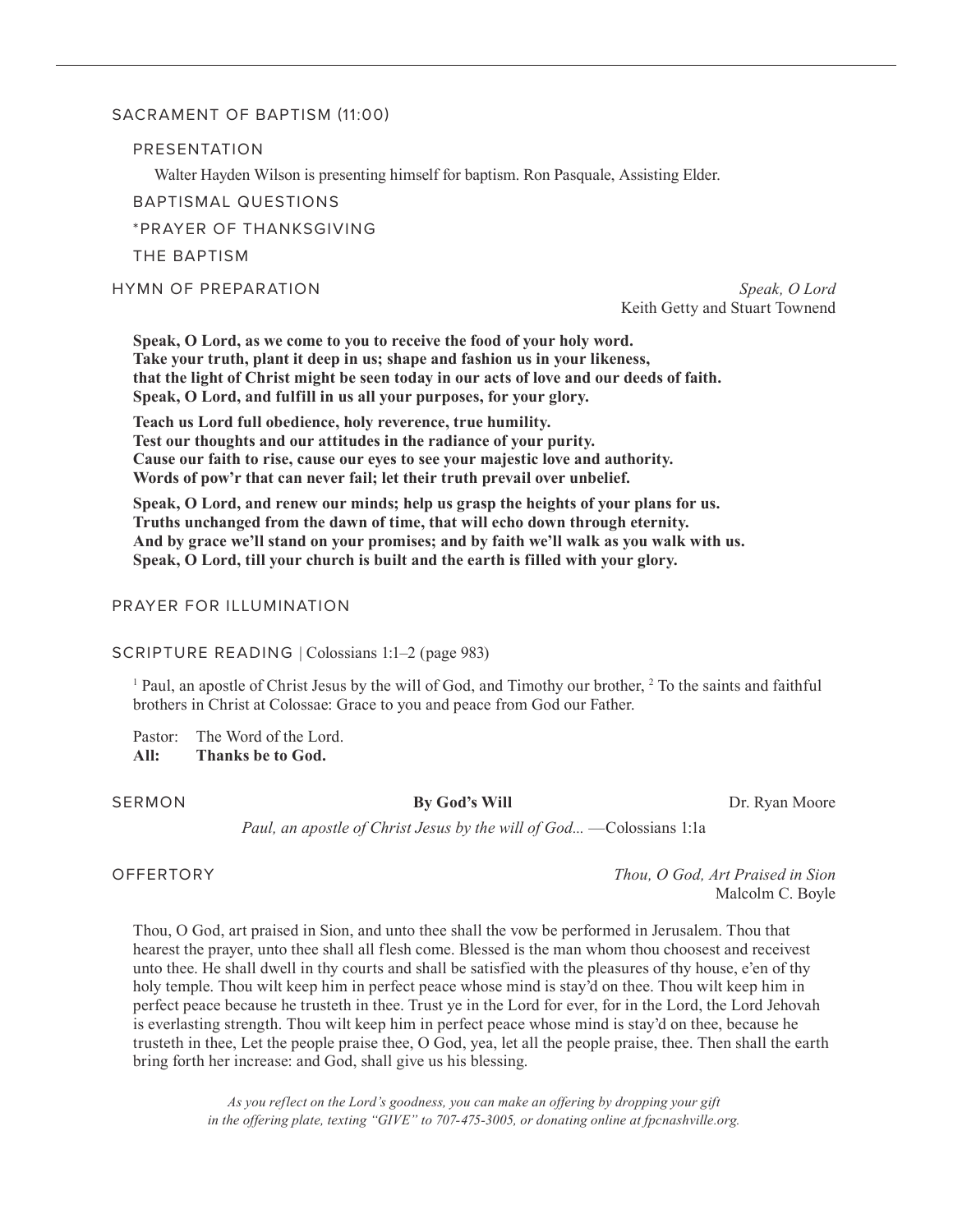## PRAYERS OF THE PEOPLE AND THE LORD'S PRAYER

**Our Father who art in heaven, hallowed be thy name. Thy kingdom come, thy will be done, on earth as it is in heaven. Give us this day our daily bread; and forgive us our debts, as we forgive our debtors; and lead us not into temptation, but deliver us from evil. For thine is the kingdom and the power and the glory, forever. Amen**.

\*CLOSING HYMN 643 *Now Thank We All Our God* 

Nun Danket Alle Gott

## \*CHARGE AND BENEDICTION

CHORAL RESPONSE *The Lord Bless You and Keep You*  Peter Lutkin

The Lord bless you and keep you, the Lord lift his countenance upon you; and give you peace, the Lord make his face to shine upon you, and be gracious unto you. Amen.

\*CLOSING VOLUNTARY *Now Thank We All Our God*

Sigfrid Karg-Elert

\* *Those who are able, please stand.* † *Latecomers may be seated.*

# PARTICIPANTS IN THE SERVICE

Ryan Moore, PhD – *Pastor* Adam DeVries, MDiv – *Associate Pastor for Youth and Their Families* Stuart Gordon, DMin – *Executive Pastor*  Sandra Randleman, DMin – *Associate Pastor for Congregational Care & Missions*  Joshua Rodriguez, MDiv – *Associate Pastor for Young Adult Ministry*  Raphael Bundage, DMA – *Director of Music*  Peter Rogahn, DMA – *Organist and Assistant Director of Music*  Rhonda Swanson, MM – *Assistant Organist*  FPC Bell Choir FPC Children's Choir (11:00) – Kelly Posey and Kevin Salter, *Directors*

#### SANCTUARY FLOWERS

Flowers in the chancel are given to the glory of God by Frank, Hayes and Steele, in loving memory of their mother, Florence Gifford Blair.

### GIVING

You can make a gift or fulfill a pledge payment by dropping your gift in the offering plate, texting "GIVE" to 707-475-3005, donating online at fpcnashville.org, or scan the QR code.

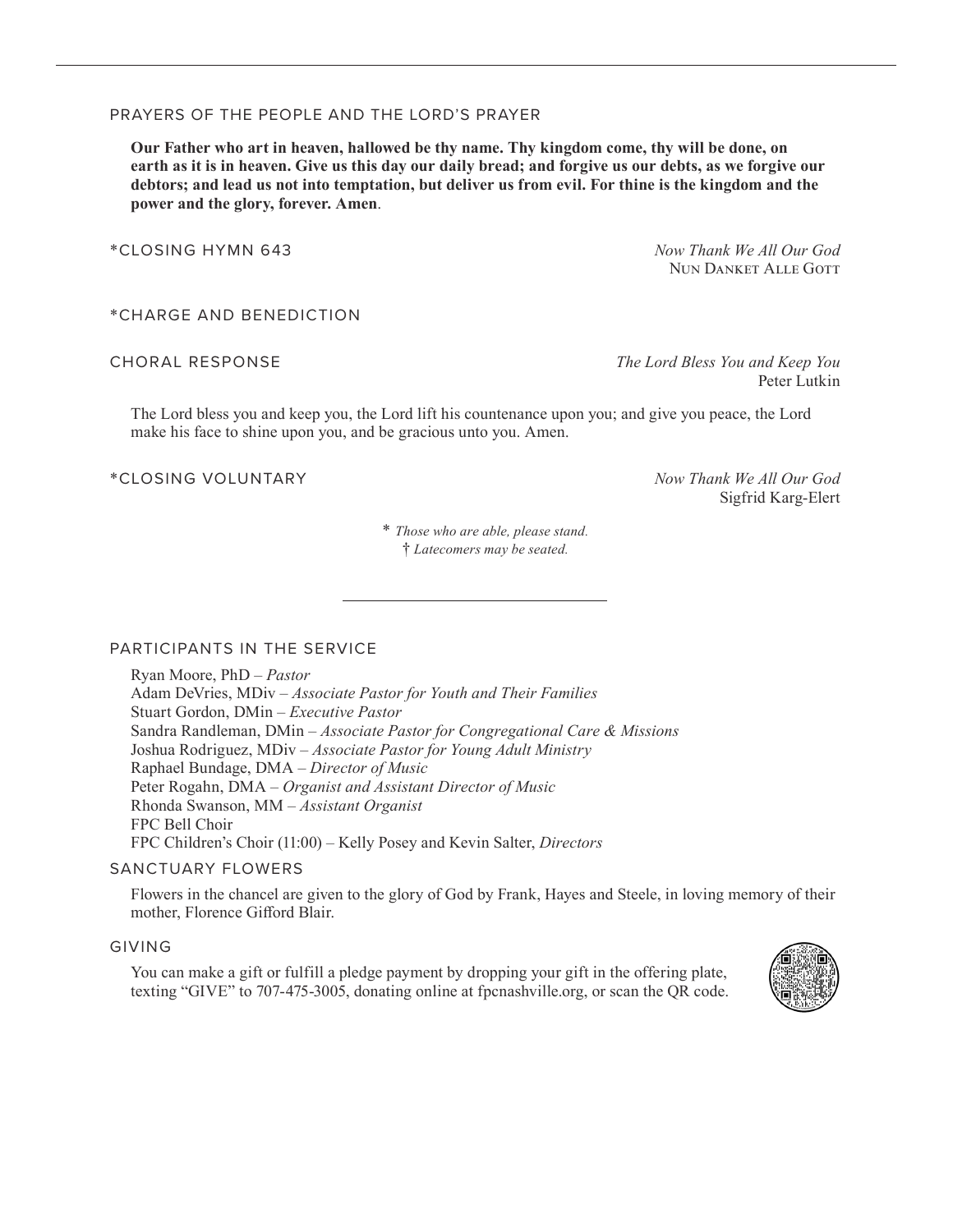# SYMPATHIES

We extend our condolences to the family and friends of Elizabeth Nathan 'Liz' Nesbitt.

Visitation | Thursday, May 12 | 3:00 p.m. | Cheek House

Service | Thursday, May 12 | 4:00 p.m. | Sanctuary

# WELCOME

First Presbyterian Church extends a warm welcome in the name of Christ to all who worship with us today. Since 1814 First Presbyterian has sought to be faithful in service to Jesus Christ and the common good. We are rooted in the Reformed, orthodox, and evangelical traditions of the larger church. If you do not have a church home, we would love to welcome you!

**Join us downstairs** in Courtenay Lounge between services for coffee and doughnuts.

**Hearing Assistance App Directions:** Join WiFi network. You must be connected to this network for the app to work. Network Name: FPC Guest; Password: GreenRock-81. Download the WaveCAST app. Open the app and select "First Pres Sanctuary." Plug in your headphones and adjust the volume to your preference.

**Children of all ages** are invited to worship alongside their families and **worship activity bags** are provided at each entrance to the Sanctuary. **Young Children & Worship** meets in room CW-110 in the Children's Ministry Wing for ages 4–6. Parents pick up at the door of Grundy after 8:30 a.m. worship or children can stay for Education Hour. After the 11:00 a.m. service parents pick up at the door of CW-110 after worship. **Nursery care** for children ages 0–3 is available from 8:15 a.m.–12:15 p.m. Check-in and pickup for nursery care are both located at the nursery entrance near Courtenay Lounge. The **Mother and Infant Quiet Room** is located in the Nursery Wing.

To **livestream** worship and special events or view past services, visit youtube.com/ firstpresbyterianchurchofnashville.

# INTERESTED IN GETTING MORE CONNECTED?

For most of us, the past few years have been filled with uncertainty. As a church family, we have seen with new clarity how essential it is for us to gather for worship, fellowship, and study. If you are new to our community, we would love to get to know you and welcome you personally into the life and ministry of First Presbyterian Church.Whether you are a guest or a longtime member, fill out the Connect Card to get more involved, update your contact information, or sign up for church communications. Drop your completed Connect Card in the offering plate so we can follow up!

### MUSIC NOTES

*Choralpartita on Praise to the Lord* by Joseph Ahrens © 1949 Schott & Co. Ltd London. All rights reserved. *Speak, O Lord* – CCLI Song # 4615235 Keith Getty | Stuart Townend © 2005 Thankyou Music (Admin. by Capitol CMG Publishing) For use solely with the SongSelect® Terms of Use. All rights reserved. www.ccli.com CCLI License # 1121456. *Thou O God Art Praised in Sion* by Malcolm Boyle Tune: © 1987, Paraclete Press. All rights reserved. OneLicense.net License #A-714895.

#### COVER IMAGE

Anonymous, First page of the epistle to the Colossians, from the Codex Harleianus, 12 century, illumniated manuscript, Catalogue of Illumniated Manuscripts at the British Library, http://www.bl.uk/catalogues/illuminatedmanuscripts/ILLUMIN. ASP?Size=mid&IllID=26407.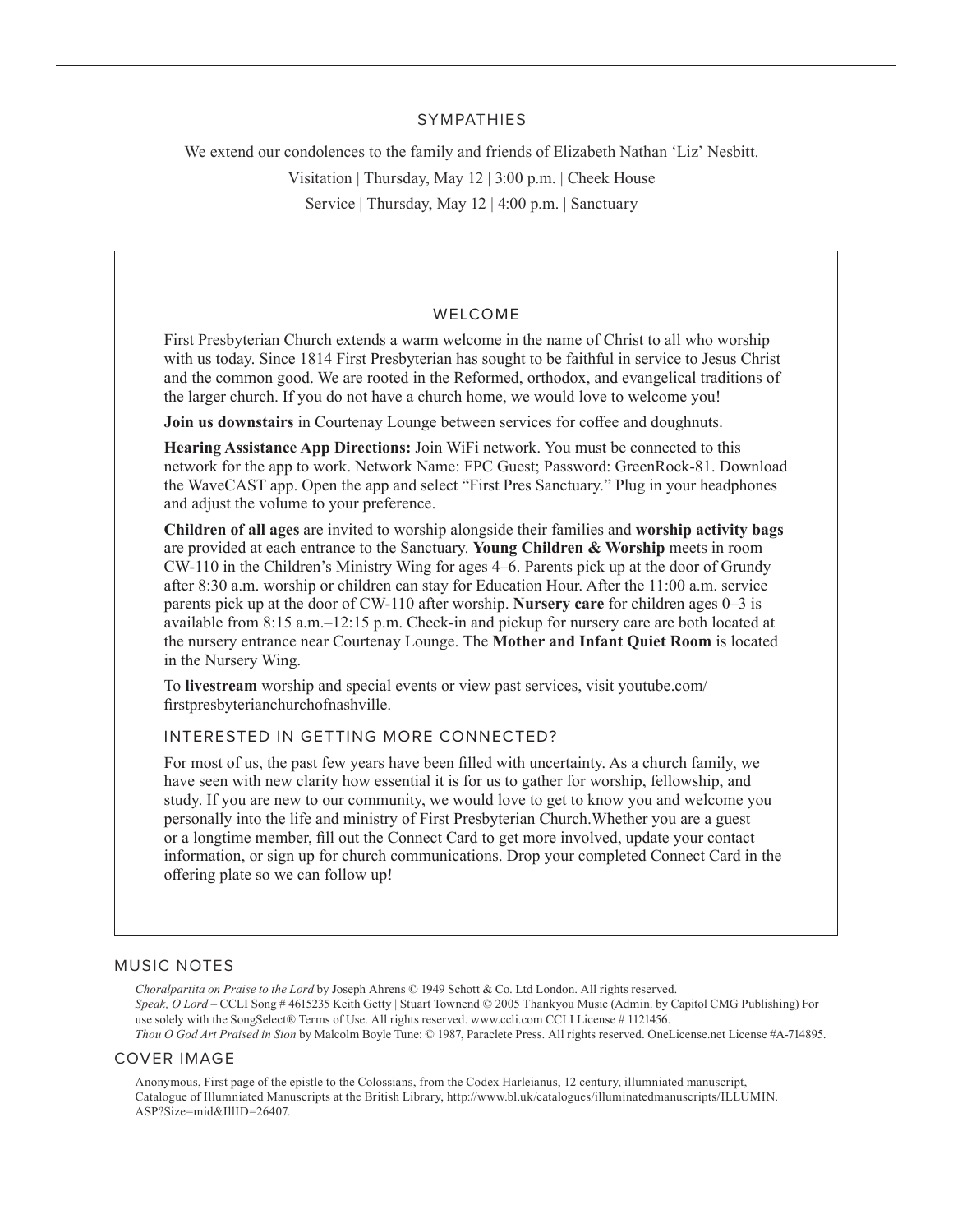**Spring Worship on the Porch | Sundays through May 22 | 5:30 p.m. | Front Porch** — On Sunday evenings this spring, Rev. Sarah Bird Kneff and Rev. Josh Rodriguez lead a family-friendly worship service outdoors in front of the Sanctuary. Rooted in the Reformed tradition, Raquel Warchol leads contemporary worship music for all ages. Bring a picnic blanket or your favorite lawn chair. In the event of inclement weather, the service will be held in Stanford Chapel.

**One-Day Inquirers Class | Saturday, May 14 | 9:00 a.m.–1:00 p.m. | Jones Session Room** — The next Inquirers Class will be offered as a morning retreat on Saturday, May 14. If you are interested in joining the class or just learning more about membership at First Presbyterian, reach out to Rev. Sarah Bird Kneff (sbird@ fpcnashville.org).

**12:20 Concert Featuring Dr. Peter Rogahn | Sunday, May 15 | 12:20 p.m. | Balcony — All are invited to** the balcony following the 11:00 service to enjoy a recital on our newly renovated organ given by FPC organist, Dr. Peter Rogahn. Seating in the balcony will allow concert-goers to see the performance up close. Not to be missed is a virtuosic showpiece for the organ pedals! Peter will perform pieces by Bach, Ethel Smyth, Jeanne Demessieux, and Leo Sowerby.

**Waverly Project Workday | Friday, May 20 | 9:00 a.m.–3:00 p.m. | Waverly, TN** — The community of Waverly, TN experienced flooding in August 2021 resulting in deep damage to their homes and businesses. We will support their recovery efforts through regular relief workdays each month. Workdays will consist of varied cleanup and construction work, led by a team of construction professionals. Volunteers will meet in Waverly at 9:00 a.m. and work until 3:00 p.m. Upcoming workdays are May 20, and June 17. All skill levels are welcomed. Lunch will be provided. Sign up at linktr.ee/fpcnashville.org or contact Mike Crout at 615-298- 9593 or missions@fpcnashville.org.

**Karen Fitts Retirement Celebration | Sunday, May 22 | 12:00 p.m. | Courtenay Hall — After 16 years** of serving FPC families with young children, Karen Fitts will retire at the end of May. A lifelong member of FPC and a staff member since 2006, she has shared her warmth and compassion with countless children and their families. The entire congregation is invited to join us following worship as we honor Karen Fitts for her faithful service as Nursery Coordinator. Light refreshments will be served.

**Ascension Day Worship Service | Thursday, May 26 | 12:00 p.m. | Sullivan Gardens** — Ascension Day commemorates the bodily ascension of Jesus into heaven after his resurrection on Easter. Join us for worship as we remember and celebrate the Ascension of the Lord Jesus Christ into heaven. Worship will be accompanied by a brass quartet. We will enjoy refreshments following the service.

**Kirkin' of the Tartan Worship Service & Festival | Sunday, May 29 —** Dr. Paul Lim will be the guest preacher on Sunday morning as we celebrate Kirkin' o' Th' Tartan with a spectacular procession of bagpipes, drums, and traditional Scottish Highland dress. Join the entire church family at 9:30 a.m. for the Kirkin' Festival where we will enjoy food, play Highland Games, and enjoy a bluegrass band in front of the Sanctuary.

**Shop at Bookmarks, Our Church Bookstore** — FPC's bookstore is open every Sunday morning from 9:30 a.m. to noon, and is located across from Courtenay Hall. Check out the selections they have by church member authors, as well as greeting cards, books for children and adults, and gift items. The Pastor Picks section includes books recommended by our pastoral staff. Proceeds support the mission efforts of Presbyterian Women.

**Employment Opportunities** — First Presbyterian Church is accepting applications for the following open positions: Nursery Coordinator, Youth Director, Graphic Designer/Creative Coordinator, Communications Manager, Nursery Attendants, and Early Preschool Educators/Support Educators (school-year schedule). Read more about these positions and learn how to apply by visiting fpcnashville.org/work-us/.